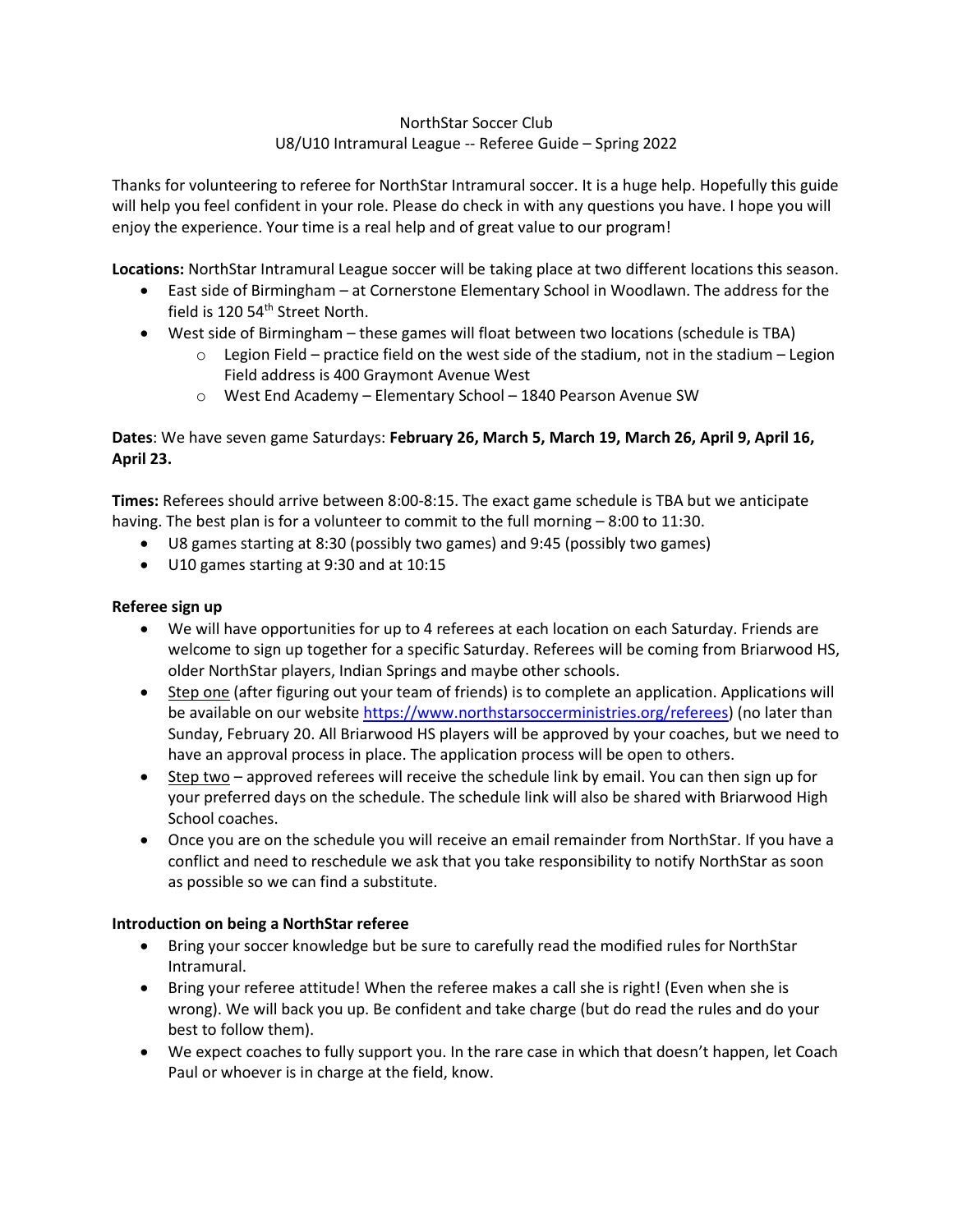- Parents might be loud and enthusiastic for their children but we don't anticipate any of them interfering with referees. But if you have a problem please don't hesitate to let us know.
- Most importantly, the kids learning is far more important than getting the calls exactly right. In that spirit, you should call the game fairly (and make note of rules coaches have been given about lopsided games, *fun for all is more important than "fair".* We encourage you to take an educational approach. Explain calls to kids. Actively help them learn the game. This is welcome.

### **U8 Modified Rules**

Field – The NorthStar 8U game field is approximately 80' wide and 100' long. Field markings include: center circle, goal area, penalty area. The goals at Cornerstone are 12' wide and 6' tall. Goals at West fields will be as similar to that size as possible.

Rules & Game Management –

- **Game Duration** The game will be divided into 4 periods. Periods will be 10 minutes each. If both teams have few or no subs then the periods may be shortened to whatever agreed upon amount of time. Also, if games start late then it may be necessary to shave off time to keep the day on schedule. Breaks between the quarters should be 3-5 minutes.
- **Ball** U8 games will be played with a size 3 ball
- **Number of players** 5v5. That is 4 field players and 1 goal keeper. All players should get keeper training. Coaches are **required** to have a different keeper each quarter. Every team should have four different players playing goal keeper.
- **Playing Time -** Players should play roughly equal amounts with every player in for at least half the game.
- **Kick off** A kick off happens to start a quarter or to re-start after a goal is scored. After a goal is scored then the team that was scored against is awarded the kick off. For the kick off the ball should be placed on the center line approximately in the middle. The defending team must line up outside of the center circle on their half of the field. The team making the kick may place two players on the line with the others outside the circle. They may also choose to have only one player on the line. The kick *may* be a pass back – does not have to go forward. Players may not enter the circle until the ball is kicked.
- **Throw ins** When the ball goes out on the sideline it will be re-started with a thrown in. The team last touching the ball before it goes out loses the ball and the other team is awarded the throw in. Throw ins must be made with both feet touching the ground as the player is releasing the ball. Ball must be held with two hands over the head. Incorrect thrown ins will always get a second attempt with instructions. If the second throw in was incorrect (feet came off the ground) then the referee should let it go but make sure the player gets it right the next time.
- **Goal kicks** A goal kick is awarded to the defending team if the ball was last touched by a player on the attacking team. A goal kick must be made from anywhere inside the goal area (the small box). Typically it is placed on the line of that box. The opposing team should start at half field and may begin to run as soon as the ball is kicked. If the ball does not make it out of the penalty area (the big box) then another defending player may get it and dribble or pass. But if the ball does not make it out of the penalty area and an attacking player gets to it first, the goal kick should be re-done. But if a defending player has touched the ball in the penalty area then the attacker is free to steal it and shoot. Once the ball is out of the penalty area the attacking players are unrestricted.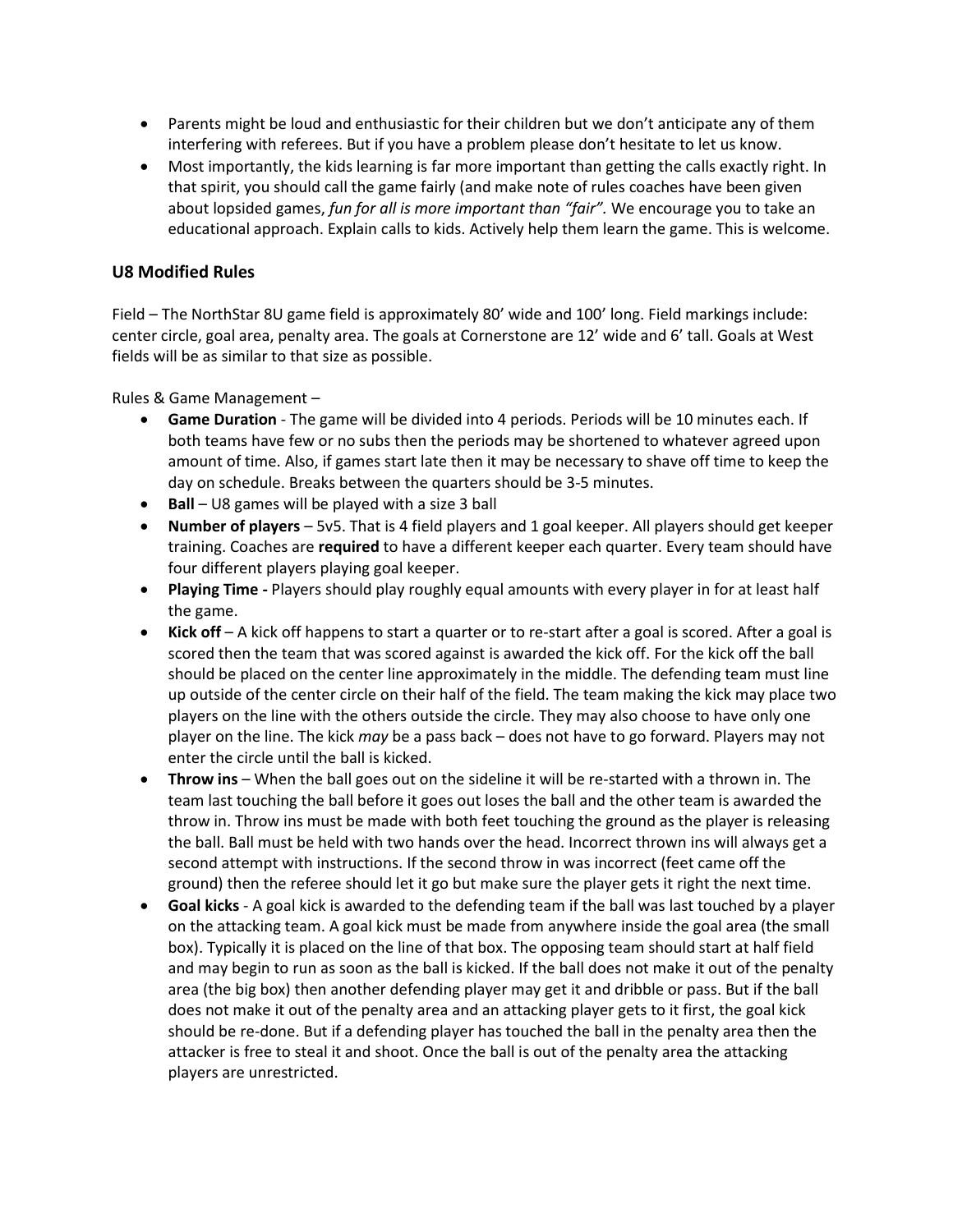- **Corner kick**s A Corner Kick is awarded to the attacking team when the ball was last touched by a defending player before going out of bounds on the goal line. An attacking player kicks the ball into play from within a yard of the corner cone (or the corner, if there is no cone).
- Addressing **unbalanced games**. If the score becomes unbalanced in a game then we want to adjust rules to make the game harder for the higher scoring team and easier for the lower scoring team. Strategies for addressing an unbalanced game include: adding a player to the team with the lower score (this is one of the best strategies but for us may not be possible – although we could consider allowing the coach of the team with the lower score to turn into a player), remove a player from the team with the lower score, change the point of kick off for each team.
- **Playing time** Every player, regardless of athleticism or soccer skill, should play a minimum of half the game. Even playing time for this age group is preferred. This is not a problem at all currently for the boys since there are typically no subs available. But in the future it might be.
- **Coaching –** We encourage one coach from each team to be on the field with players and actively coach the team while on the field. But the coaches should not interfere with play. If there is a second coach then that coach should manage the bench and handle substitutions.
- **Other rules**
	- $\circ$  Flagrant hand balls should be enforced (player puts hands up to block the ball). Incidental hand balls (ball kicked into the hand) aren't really hand balls at any age. If it is kind of in between (player did have hand out or moved it a little but it wasn't flagrant – let it go. **If the goal keeper crosses the line for the penalty area and is still carrying the ball then play should stop and the referee should make the keeper re-start at the goal area but a hand ball should not be awarded.**
	- $\circ$  Heading is not allowed. The other team should be awarded the ball in the case of a header, but never in a close scoring position – move the ball back out of the penalty area if it is inside.
	- $\circ$  Referee should call tripping and pushing but not too strictly. Players must give 10 yards for free kicks. There should not be penalty kicks. A direct kick should be awarded outside of the goal area instead and players are allowed to defend.

Field – The NorthStar 10U game field is approximately 100' wide and 150' long. Field markings include: center circle, goal area, penalty area. The goals 18' wide and 6.5' tall.

# **U10 Modified Rules**

- **Game Duration** The game will be divided into 2 halves. The halves will be 25 minutes each. If both teams have few or no subs then the periods may be shortened to whatever agreed upon amount of time. Also, if games start late then it may be necessary to shave off time to keep the day on schedule. Breaks between the halves should be 5 minutes.
- **Ball** U10 will play with a size 4 ball.
- **Number of players** 7v7. That is 6 field players and 1 goal keeper. Coaches are **required** to have a different keeper each half (and *may* change keepers in the middle of the half in addition).
- **Playing Time –** Every player should play a minimum of half the game.
- **Substitutions –** Teams may substitute any time the ball goes out of bounds (including resulting in a Corner Kick). But players should wait for the referee to grant permission to enter the field. Players may also be substituted by either team after a goal is scored. The referee should additionally permit substitution for an injury or for any health concern for a player at any time.
- **Kick off** A kick off happens to start a quarter or to re-start after a goal is scored. After a goal is scored then the team that was scored against is awarded the kick off. For the kick off the ball